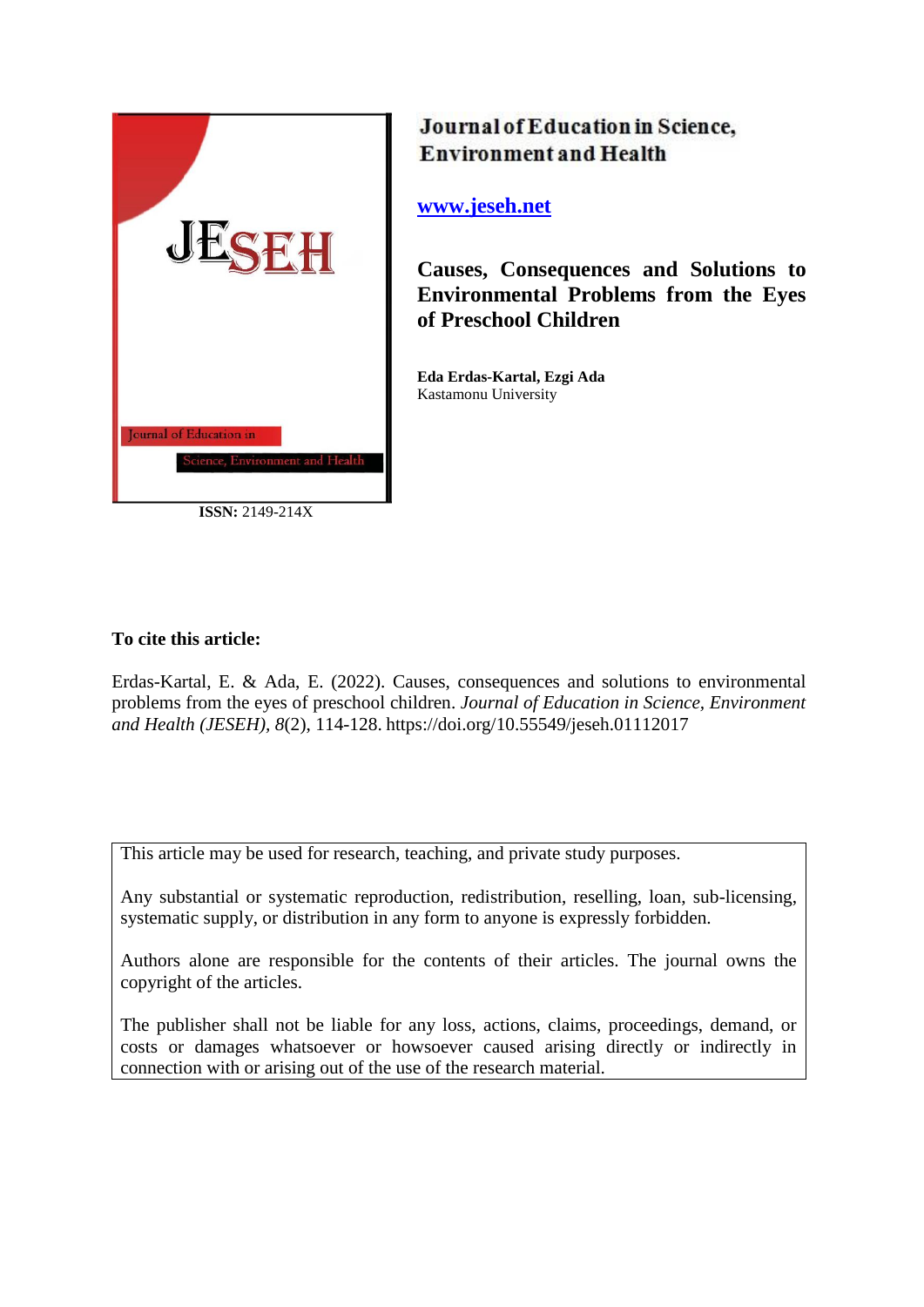

**Causes, Consequences and Solitions to Environmental Problems from the Eyes of Preschool Children**

**Eda Erdas-Kartal, Ezgi Ada**

| <b>Article Info</b>                                                      | <b>Abstract</b>                                                                                                                                                                                                                                                                                                                                                                                                          |
|--------------------------------------------------------------------------|--------------------------------------------------------------------------------------------------------------------------------------------------------------------------------------------------------------------------------------------------------------------------------------------------------------------------------------------------------------------------------------------------------------------------|
| <b>Article History</b>                                                   | This study is a case study that investigates the perceptions of preschool children                                                                                                                                                                                                                                                                                                                                       |
| Published:<br>01 April 2022                                              | about the causes, consequences, and solutions to environmental problems. A<br>total of 41 children participated in the study. The data were obtained by using the<br>draw and explain the technique, which included 3 different drawings and telling                                                                                                                                                                     |
| Received:<br>14 November 2021                                            | the children about the causes, consequences, and solutions of environmental<br>problems. In the analysis of the data, the content analysis method was used. As a<br>result of the research, it was found that the preschool children's perceptions were                                                                                                                                                                  |
| Accepted:<br>30 March 2022                                               | limited; however, as the age group grows, it has been determined that the icons<br>used in the pictures related to the causes, consequences, and solutions of the<br>environmental problems vary. It was revealed that the children associate the                                                                                                                                                                        |
| <b>Keywords</b>                                                          | causes and consequences of environmental problems with pollution and the ways<br>of solving environmental problems with the prevention/elimination of this                                                                                                                                                                                                                                                               |
| Environmental education<br>Environmental problems<br>Preschool education | pollution. It has been observed that the number of children related to the<br>destruction of nature and irresponsible consumption of natural resources with<br>environmental problems is very limited. In order to improve children's<br>perceptions of environmental problems, it is suggested that teachers and parents<br>should give more space to activities and games related to the environment in<br>daily flow. |

### **Introduction**

The environment is all of the living and inanimate objects that living things can meet all their needs in order to survive (Zayimoğlu-Öztürk et al., 2015). The intense need for raw materials, energy, and space as a result of advances in technology and rapid population growth; has caused the destruction of the natural environment and resources and the deterioration of the natural balance in our environment (Kahyaoğlu & Kaya, 2012). The density of wastes accumulating in nature has reached levels that threaten the ecological balance (Yücel & Morgil, 1998). These events, which directly or indirectly affect the life of living things negatively, are defined as environmental problems (Göney, 2004). Many negativities such as unplanned urbanization, drying up and polluted water resources, diminishing biodiversity, destroyed nature, consumed natural resources, increasing traffic density, fertile agricultural lands filled with residential areas or industrial facilities, increasing pollution, climate changes, global warming, melting of polar glaciers. It is one of the environmental problems that people try to take precautions (Efe, 1999). Due to the current environmental problems reaching unmanageable levels, children are now born into a more polluted, poorer world, where climate changes are intense, natural products are decreasing and biodiversity is being destroyed (Ahi & Alisinanoğlu, 2016). The increase in today's environmental problems, where human impact is felt intensely, directly or indirectly, has revealed the necessity of educating people in a more conscious and sensitive manner towards the environment. In other words, informing people about the causes and possible consequences of environmental problems and making them sensitive to these problems; These problems have reached a critical level today because they threaten vitality (Harman & Çelikler, 2016). Training to be given to individuals about protecting the environment from their childhood years will yield more effective results than the laws arranged to prevent environmental problems (Aksoy & Karatekin, 2011). Unless people make certain changes in their lifestyles that pollute the environment and cause environmental problems, it is obvious that environmental problems that threaten the vitality and the world cannot be solved (Selvi, 2007). For this reason, it is very important to provide environmental education to individuals of all age groups that will enable them to be more conscious and sensitive to the environment (Pınar & Yakışan, 2016).

Environmental education was defined in the Tbilisi Conference, the first international conference on the environment, held in 1977. It is defined as 'all the efforts made to prevent a new one to these problems, aiming to develop the population of the country' (UNESCO, 1978; cited in Kurt Gökçeli, 2015). A qualified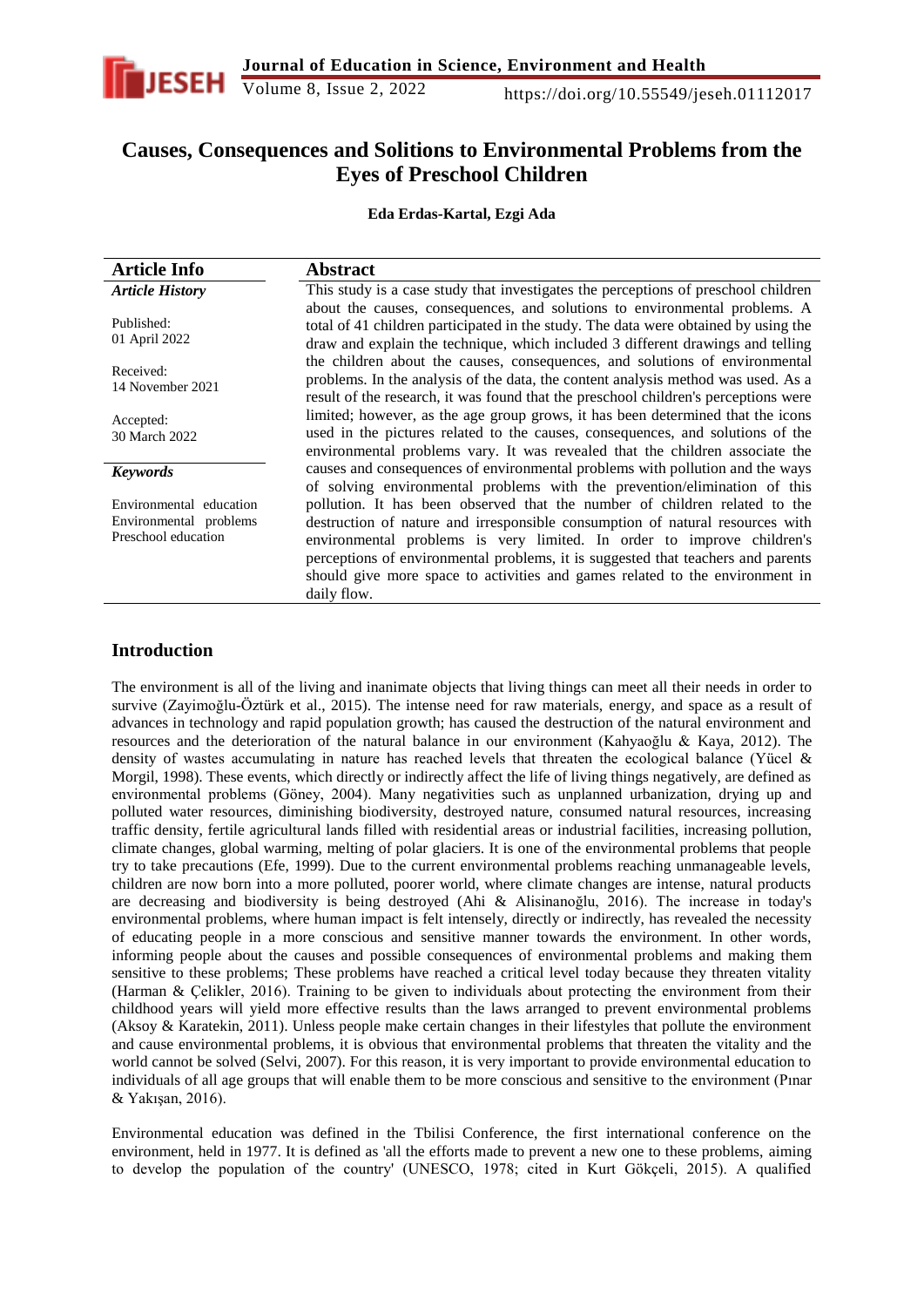environmental education provides support to individuals in making effective decisions in order to protect the environment in which they live and transforming this into behavior (Nagra, 2010). It is very important to start environmental education from an early age (Wells & Davey-Zeece, 2007). Because children who recognize their environment from an early age and display sensitive and protective attitudes and behaviors towards their environment tend to continue this approach in the later stages of their lives (Robertson, 2008). In addition, most of the children today live away from nature due to increasing environmental problems and the necessity of living in urban conditions. Under these conditions, it seems possible for children to get to know the natural environment and develop positive attitudes and behaviors towards the environment only with environmental education given to them from an early age (Kurt Gökçeli, 2015). Children who have a sufficient understanding of the environment can be a part of the solution of these problems over time, as they have knowledge about environmental problems (Marin & Yıldırım, 2004). Therefore, raising children's awareness of the causes and consequences of environmental problems and environmental protection from their childhood is important in terms of raising a generation that is more sensitive to the environment and protecting the environment and can produce solutions to existing environmental problems (Özkul, 2018).

The preschool period, as in all development areas and concepts, has critical importance in acquiring and transferring the acquisitions aimed at protecting the environment (Essa, 2005; Güler-Yıldız, 2017; Smith, 2001). In Palmer et al.'s (1999) study, which aimed to increase the knowledge level of preschool children about the environment, to enable them to develop positive attitudes towards the environment, to enable them to acquire meaningful environmental experiences in order to understand the events occurring in the environment, and to enable them to transfer their experiences to their own lives, when appropriate environmental education is given, children's concepts about the environment They have revealed that they can perceive and begin to exhibit more responsible behaviors, that is, they transfer what they have learned to their lives. Environmental education should be addressed at younger ages in order for children's perceptions of the environment to be shaped at an early age and for their gains at this age to form the basis for their future attitudes and behaviors (Erten, 2004; Smith, 2001). In one of the studies conducted in the context of environmental education in the preschool period, Grodzinska-Jurczak, Stepska, Nieszporek, and Bryda (2006) revealed that preschool children in Poland have sufficient basic concepts about the environment, but exhibit inappropriate behaviors towards the environment. Meiboudi et al. (2011) revealed in their research that preschool children's attitudes towards the environment could be improved by having pictures about the environment made on the wall. In another study, Akbayrak and Kuru Turaşlı (2017) revealed that environmental activities to be carried out in the preschool period improve children's environmental perceptions and awareness. Özkul (2018), on the other hand, revealed that children's perceptions of the environment and environmental problems in this period are mostly limited to garbage and pollution.

Before planning a qualified environmental education program that will raise awareness of children about the environment and environmental problems; it is necessary to reveal the perceptions of these children about the environment and environmental problems, to identify the deficiencies, and to plan the education program accordingly. Although the preschool period has critical importance in the context of environmental education, academic studies are very limited at the national and international levels (Özkul 2018; Kurt Gökçeli, 2015). Studies conducted to determine the perceptions of children about the environment and environmental problems and to develop these perceptions are mostly at primary and secondary school level (Keleş & Keleş, 2018; Laura & Alfredo, 2010; Pınar & Yakisan, 2016; Yalçınkaya, 2013). In addition, the findings of these studies; reveal that children's perceptions of environmental problems are limited to "garbage" and "environmental pollution" even at the primary school level. Again, the findings of these studies reveal that children's perceptions of protecting the environment are limited to "not polluting" and "preventing/warning polluters" (Gülhan & Yurdatapan, 2014; Yılmaz et al., 2016).

This study, it is aimed to reveal the perceptions of preschool children about the causes, consequences, and solutions of environmental problems. In this context, answers to the following research problems were sought in this study:

- 1. What are the perceptions of preschool children about the causes of environmental problems?
- 2. What are the perceptions of preschool children about the consequences of environmental problems?
- 3. What are the perceptions of preschool children about solutions to environmental problems?

It is thought that the findings of this research will guide preschool teachers and educators who design preschool education programs to include environmental education more in daily practices.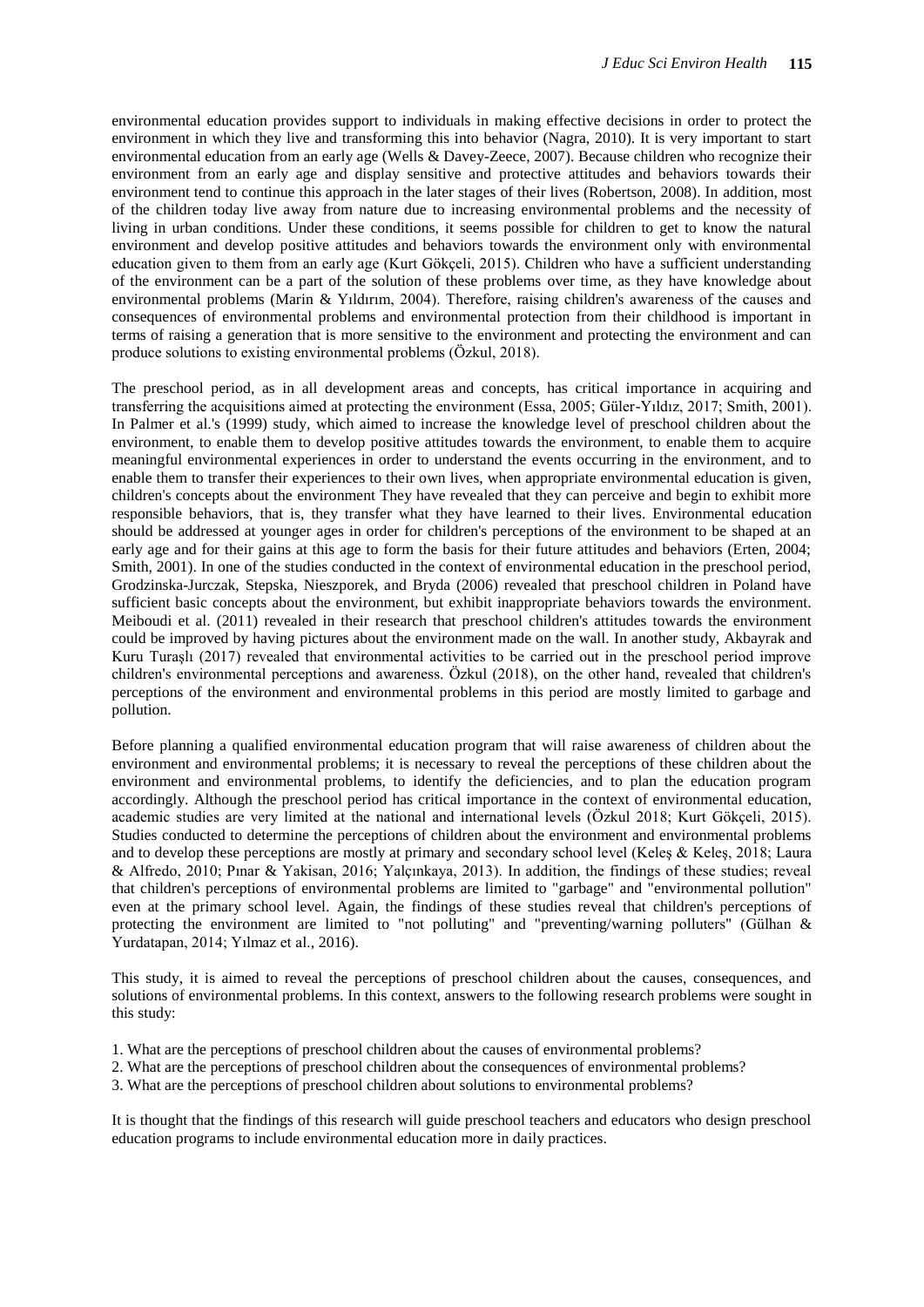### **Method**

#### **Research Design**

A qualitative case study design was used in the research since it was aimed to determine the perceptions of children about environmental problems in detail through the pictures they drew and interviews. A case study is a qualitative approach in which researchers collect detailed and in-depth information about a current situation or situation (Creswell, 2007). This research was designed with a single case-holistic design, one of the qualitative research designs. The holistic single-case design is a case design in which there is an analysis unit for a particular case, and the anomalies or peculiarities of this unit are examined holistically (Yin, 1984).

#### **Research Sample**

41 children aged 3-6 years (8 children 3 years old, 15 children 4 years old, 18 children 5 years old) attending a public kindergarten in Turkey participated in this research. The sample was determined by a convenient sampling method. The school where the data is collected is also the practice kindergarten of the university. The sample was chosen from among the students whose parents gave permission and who wanted to participate in the study voluntarily.

#### **Data Collection**

In this study, the draw-and-tell technique was used to determine children's perceptions of the causes, consequences, and solutions of environmental problems (Bracett- Milburn, 1999; Özsoy, 2012; Shepardson, 2005). This technique is a diagnostic technique that includes children's drawings and explanations about their drawings and is used to understand the concepts that children have and how they structure their thoughts about these concepts (McWhirter et al., 2000). Studies reveal that pictures to be drawn by children are a powerful tool in analyzing the images in children's minds (Rodari, 2007). Again, studies reveal that drawing is the easiest way for children to express their feelings and thoughts, and especially young children can explain situations that they cannot express verbally enough with the pictures they made (Yavuzer, 2005). Drawing a picture is both instructive and ensures that children do not feel any pressure during the research (Barraza, 1999). Drawing a picture makes it possible for young children to visually identify the information in their inner world, to understand their emotions, and to reveal their true thoughts (Minkof & Riley, 2011). When the drawings are analyzed well, it is known that no matter how complex the concept is, it clearly reveals the cognitive structures of individuals and is also effective in revealing the existing schemas in the mind and the relations of these schemas with other schemas (Schafer, 2012). For these reasons, drawing pictures is a popular method used in research for many years (Ahi & Sinanoğlu, 2010).

In this study, data were collected by having children draw 3 different pictures on different days about environmental problems (causes, consequences, and solutions). On the first day, a blank picture paper was distributed to the children, and the children were asked, 'What do you think are the causes of environmental problems? Can you explain your thoughts on this subject by drawing pictures on the blank papers given to you? On the second day, he distributed a blank picture paper to the children again and asked the children, 'What do you think are the consequences of environmental problems? Could you explain your thoughts on this subject by drawing pictures on the blank papers given to you?' On the third and last day of the application, a blank picture sheet was distributed to the children, and the children were asked, 'How do you think environmental problems can be solved? Could you explain your thoughts on this subject by drawing pictures on the blank papers given to you?' The children were asked to explain each picture they drew immediately after that drawing, and the researchers noted the children's explanations about the pictures down. It is used in order to define the explanations about the pictures drawn by the children, the icons they use in their drawings, and to place these icons under the correct themes.

#### **Data Analysis**

The interpretative content analysis method was used in the analysis of the data (Banks, 2001). Interpretive content analysis is a qualitative data analysis method in which various themes, topics, and phenomena are determined and interpreted based on data from the data (Giarelli & Tulman, 2003). For this purpose, in the analysis of the data, all the pictures (41X3 pieces) were first examined in order to get a general idea, and all the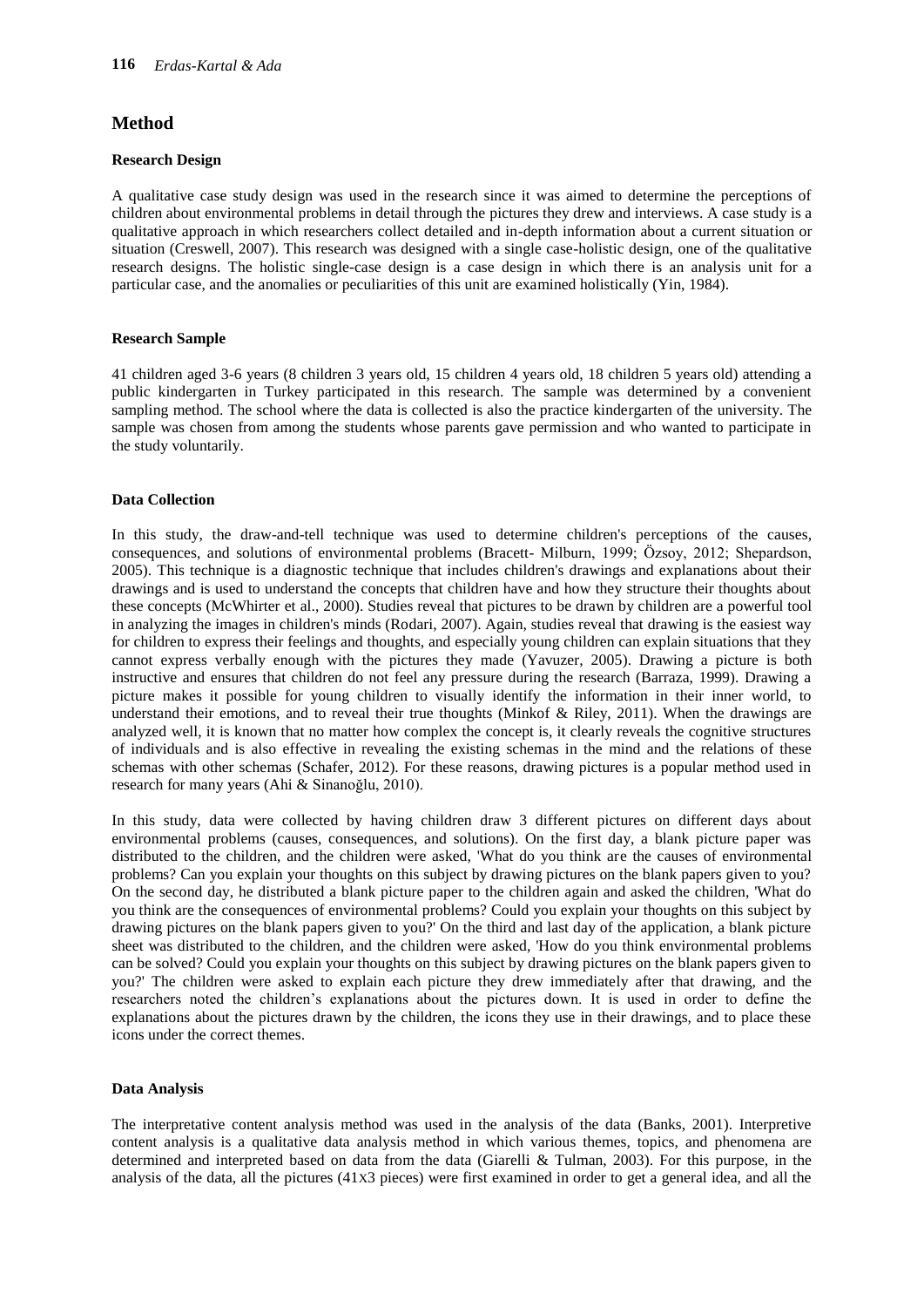icons drawn by the children in their pictures were defined as the codes of the research. New codes obtained during the analysis were added to the code list. In order for the coding to be reliable, two researchers analyzed the pictures semantically separately and the symbols in the pictures were coded using the prepared code list. The coding made by the researchers was compared and a common point of view was tried to be developed in the analysis. The reliability formula of Miles and Huberman (1994) was used to calculate the consistency between encoders. In the first calculation, the inter-coder consistency was calculated as 92%. Icons on which there is no consensus were revised and a common understanding was developed for analysis. In this way, the coding was completed and these codes were gathered under various themes determined based on the relevant literature. The research findings were reported using descriptive tables containing percentages and frequencies, and together with these tables, the pictures drawn by the children and their explanations about the pictures were included in the findings section.

#### **Findings**

#### **Children's Perceptions of the Causes of Environmental Problems**

Most of the children stated (75.60%) that garbage caused environmental problems in their pictures. It has been revealed that 7.31% of children associate environmental problems with industrial wastes, 2.43% with the destruction of nature, and 2.43% with irresponsible consumption of natural resources. It was determined that these children mostly included the theme of garbage and industrial waste in their pictures (Table 1). The distribution of the themes related to the causes of environmental problems in children's pictures by age is summarized in Table 2.

Table 1. The intensity of the detected themes on the causes of environmental problems in the pictures (N:41)

| <b>Themes</b>                                  | $\%$  |
|------------------------------------------------|-------|
| Garbage                                        | 75.60 |
| Industrial waste                               | 7 31  |
| Destruction of nature                          | 2.43  |
| Irresponsible consumption of natural resources | 2.43  |

|                                                   | Age $3(N=8)$ |       | Age $4(N=15)$ |       | Age $5(N=18)$ |
|---------------------------------------------------|--------------|-------|---------------|-------|---------------|
| <b>Themes</b>                                     |              | $\%$  |               | $\%$  | $\%$          |
| Garbage                                           |              | 62.50 |               | 86.66 | 72.22         |
| Industrial waste                                  |              |       |               | 6.66  | 11.11         |
| Destruction of nature                             |              |       |               |       | 5.55          |
| Irresponsible consumption<br>of natural resources |              |       |               | 6.66  |               |

Table 2. Distribution of themes on causes of environmental problems by age

When Table 2 is examined, it is seen that the majority of children in the 3-year-old group (62.50%) associate the reason of environmental problems with not throwing garbage on the ground (Picture 1). The rest of the children in this group did not make any drawings about the causes of environmental problems.



In this picture about the causes of environmental problems, a girl who wants to enter the pool by the pool, a trashcan and garbage on the ground are drawn. In this picture, the child stated that the garbage thrown on the ground caused the environmental problems, this garbage also polluted the water, the girl who wanted to enter the pool could not enter the pool because of the garbage, and therefore she was upset.

Picture 1. A picture with the theme of 'garbage' (3 years old)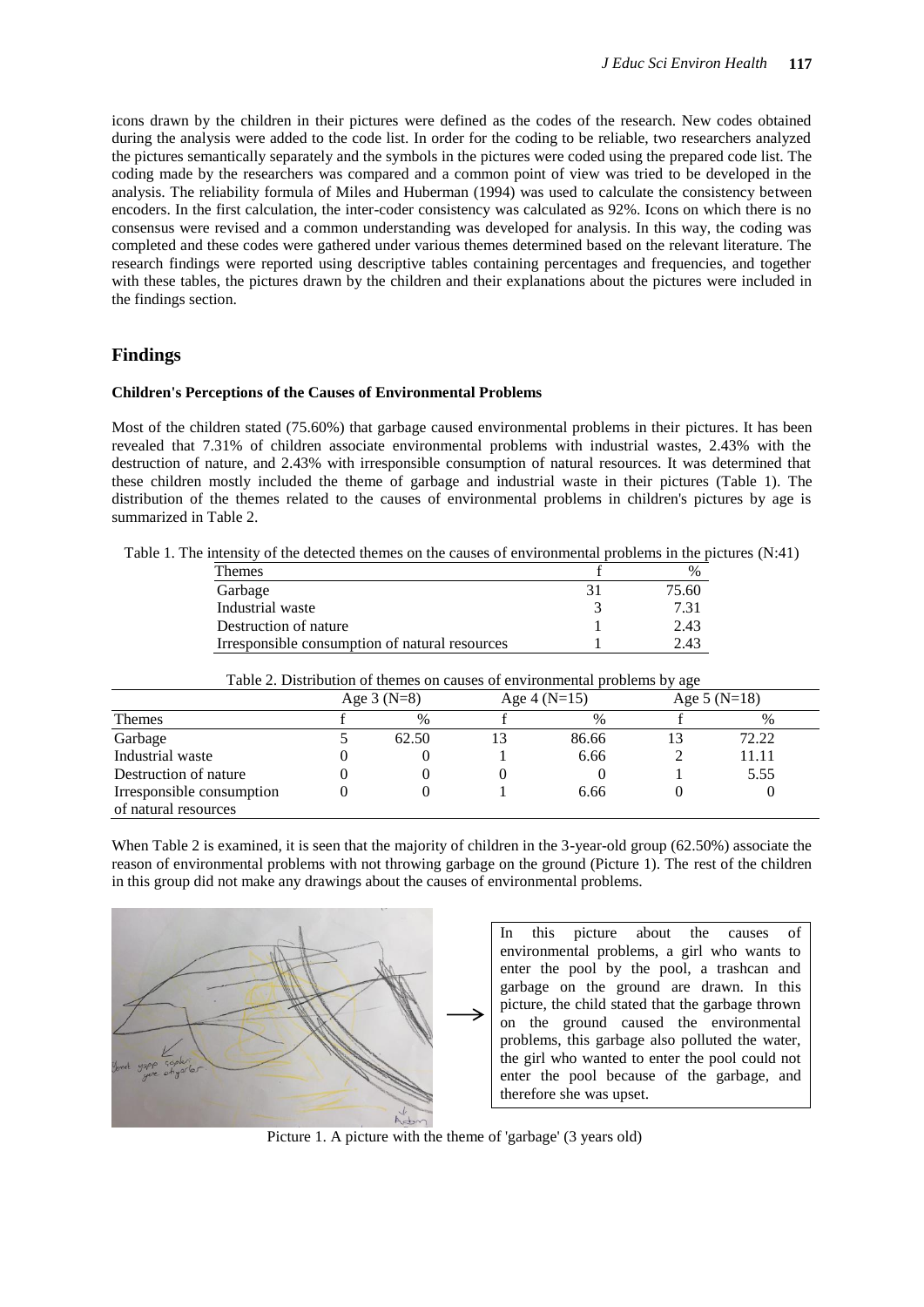When Table 2 is examined, it is seen that a great majority (86.66%) of children in the 4-year-old group associate the cause of environmental problems with not throwing garbage on the ground, as in the 3-year-old group (Picture 2).



Picture 2. A picture with the theme of 'garbage' (4 years old)

6.66% of the children in this group included the theme of irresponsible consumption of natural resources (Picture 3) and 6.66% of them included the theme of industrial waste (Picture 4) in their drawings.



Picture 3. A picture with the theme of 'irresponsible consumption of natural resources' (4 years old)



Picture 4. A picture featuring the theme of 'industrial wastes' (4 years old)

When Table 2 is examined, it is seen that the majority of children in the 5-year-old group (72.22%) associate the cause of environmental problems with not throwing garbage on the ground as in other age groups (Picture 5).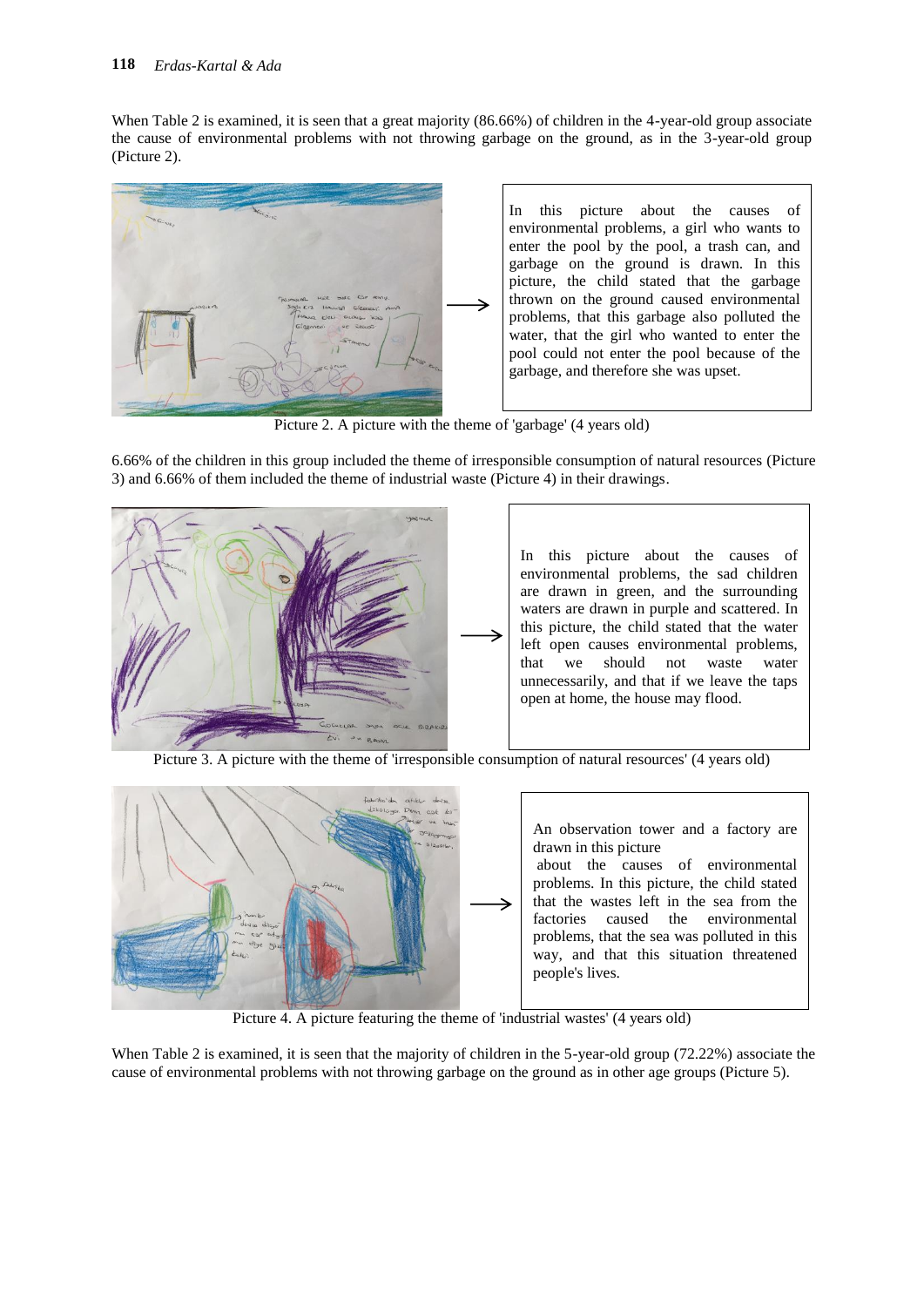

Picture 5. A picture with the theme of 'garbage' (5 years old)

11.11% of the children in this group included the theme of industrial waste (Picture 6) and 5.55% including the theme of the destruction of nature (Picture 7) in their drawings.



Picture 6. A picture with the theme of 'industrial wastes' (5 years old)



In this picture about the causes of environmental problems, children jumping into the dirty sea with a slide are drawn. In this picture, the child has associated environmental problems with polluted seas; He stated that throwing the killed animals into the sea pollutes the seas and that there are no trees because they cut down the trees.

Picture 7. A picture featuring the theme of 'destruction of nature' (5 years old)

#### **Children's Perceptions of the Consequences of Environmental Problems**

When thepicturesof the children in the study group were examined, it was revealed that the majority of the children (56.51%) associated the consequences of environmental problems with water pollution. In the category of the consequences of environmental problems, 19.5% of the children included the impact on humans, 17.07% on animals, 9.75% on air pollution, 9.75% on natural disasters, 4.87% on plants and 4.87% on soil pollution. determined (Table 3).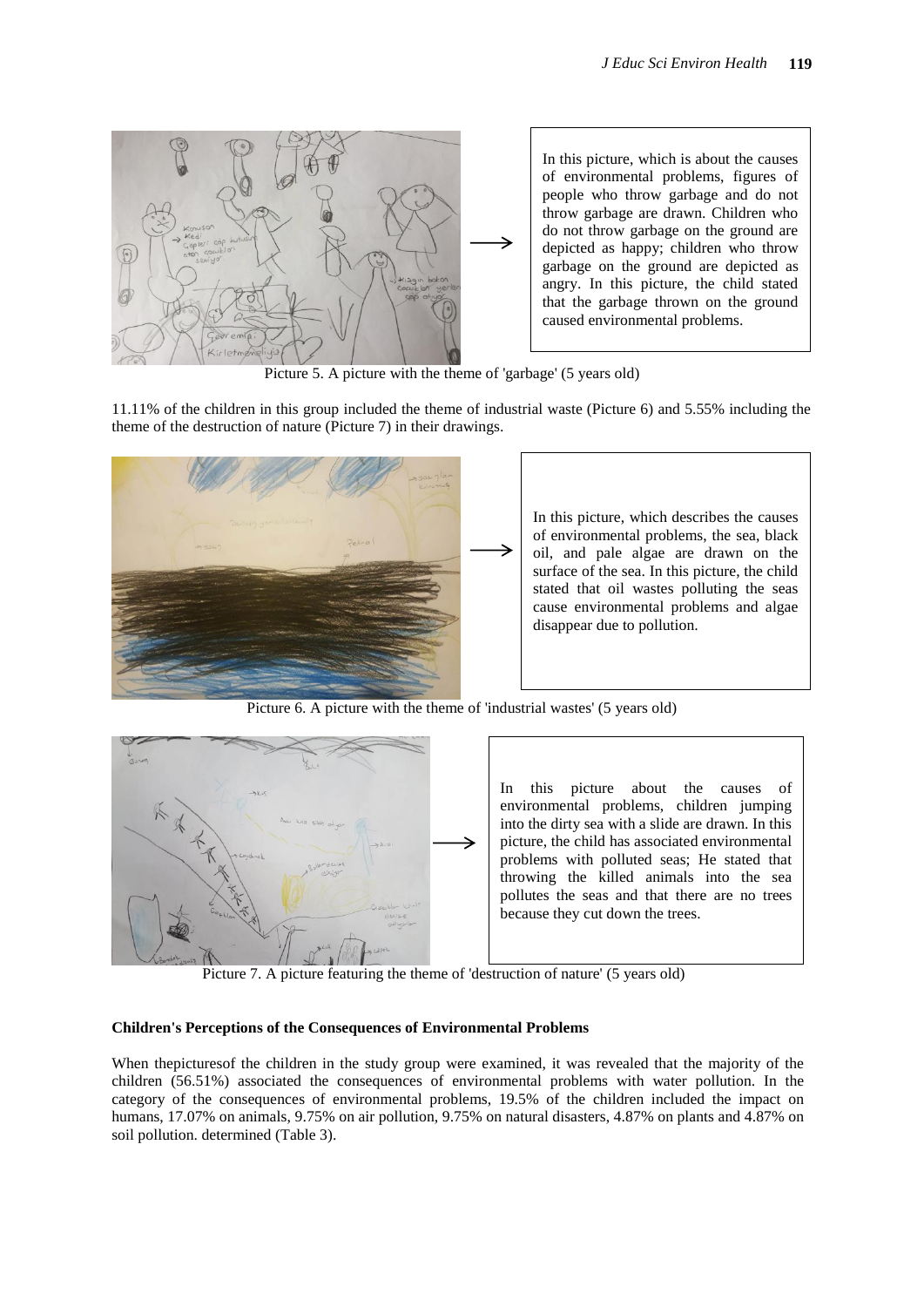| <b>Themes</b>     |    | $\%$  |
|-------------------|----|-------|
| Water pollution   | 23 | 56.09 |
| Impact on humans  |    | 19.51 |
| Impact on animals |    | 17.07 |
| Air pollution     |    | 9.75  |
| Natural disasters |    | 9.75  |
| Impact on plants  | 2  | 4.87  |
| Soil pollution    |    | 4.87  |

Table 3. The intensity of the themes identified about the consequences of environmental problems (N:41)

It is summarized in Table 4 that the themes related to the content of environmental problems in children's pictures can be experienced.

|                   | racio il Bistricturon el themes en une compequences el chanomiental procrems e f age |                               |    |       |               |       |  |
|-------------------|--------------------------------------------------------------------------------------|-------------------------------|----|-------|---------------|-------|--|
|                   |                                                                                      | Age $4(N=15)$<br>Age $3(N=8)$ |    |       | Age $5(N=18)$ |       |  |
| <b>Themes</b>     |                                                                                      | $\%$                          |    | $\%$  |               | %     |  |
| Water pollution   |                                                                                      |                               | 10 | 66.66 | 13            | 72.22 |  |
| Impact on humans  |                                                                                      | 12.50                         |    | 26.66 |               | 16.66 |  |
| Impact on animals |                                                                                      | 12.50                         |    | 20.00 |               | 16.66 |  |
| Air pollution     |                                                                                      |                               |    | 6.66  |               | 16.66 |  |
| Natural disasters |                                                                                      | 25.55                         |    |       |               | 11.11 |  |
| Impact on plants  |                                                                                      | 12.50                         |    |       |               | 5.55  |  |
| Soil pollution    |                                                                                      |                               |    | 6.66  |               | 5.55  |  |

Table 4. Distribution of themes on the consequences of environmental problems by age

As seen in Table 4, it has been determined that the majority of children in the 3-year-old group (25.55%) associate the consequences of environmental problems with natural disasters (Picture 8).



Picture 8. A Pictures featuring the theme of 'natural disasters' (3 years old)

It was revealed that some of the children in the 3-year-old group included the themes of the effects of environmental problems on people, animals and plants in their pictures (Picture 9).



In this picture about the consequences of environmental problems, human, animal and plant figures are drawn. In this picture, the child expressed that environmental problems can make people, animals and plants sick.

Picture 9. A Picture with themes of 'impact on humans', 'impact on animals' and 'impact on plants' (3 years old)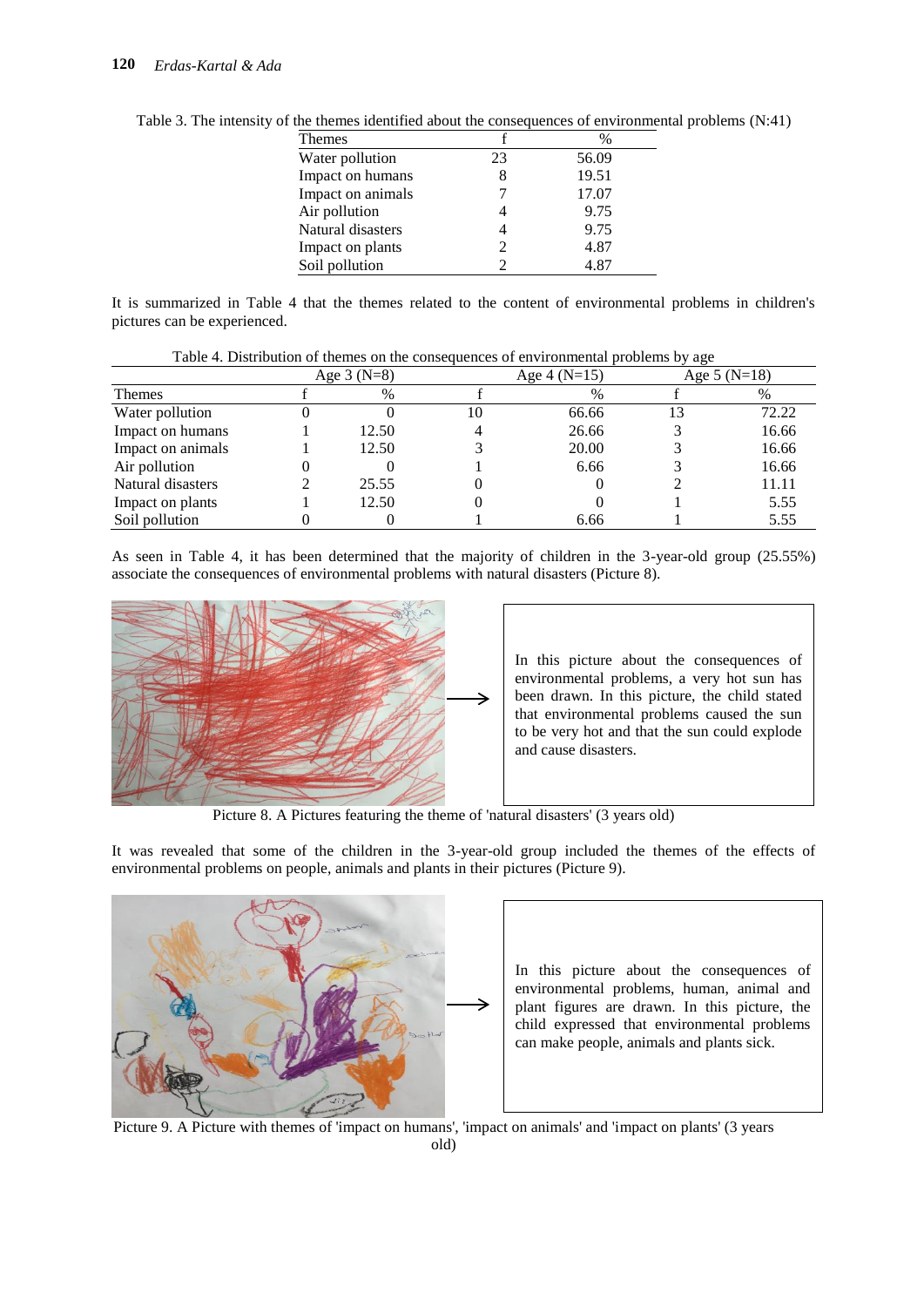As can be seen from Table 4, it was revealed that the majority of children in the age group of 4 (66.66%) included the theme of water pollution in their pictures about the consequences of environmental problems (Picture 10).



Picture 10. A picture with the theme of 'water pollution' (4 years old)

As seen in Table 4, it has been revealed that children in the age group of 5 mostly associate the consequences of environmental problems with water pollution (Picture 11).



Picture 11. A Picture with the theme of 'water pollution' (5 years old)

It was determined that the children in this group mostly included the themes of the effects of environmental pollution on humans and animals (Picture 12, Picture 13, Picture 14).



Picture 12. A Picture with the theme of 'effect on people' (5 years old)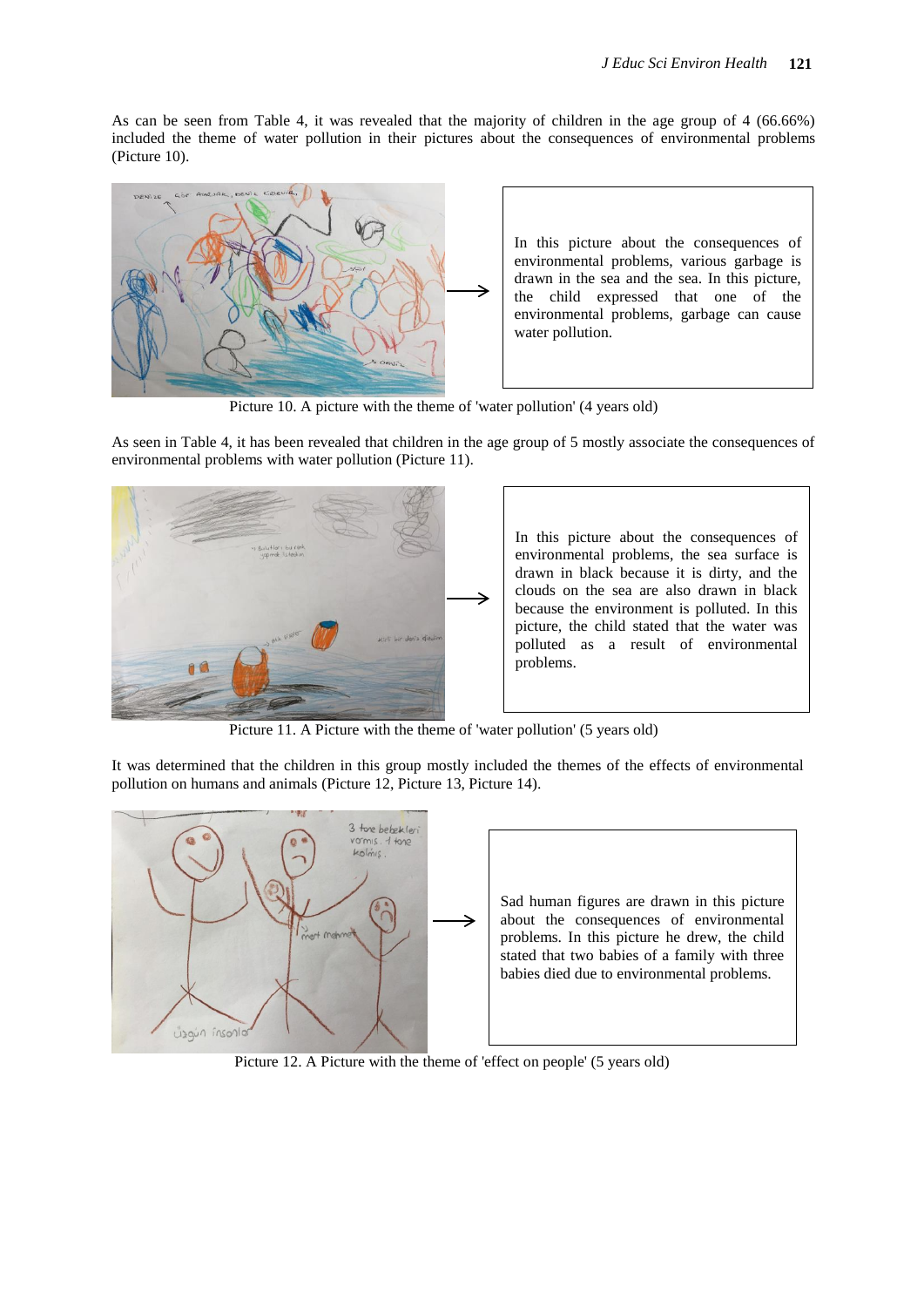

Picture 13. A picture with the theme of ''effect on people' (5 years old)



Picture 14. A picture with the theme of 'the effect on animals' (5 years old)

### **Children's Perceptions of Solutions to Environmental Problems**

When the pictures drawn by the children about the solutions to environmental problems are examined, it is seen that 14.63% of the children warn/prevent the pollutants, 12.19% do not throw the garbage on the ground, again 12.19% collect the garbage, 7.31% use the recycling and 4.87% save the living things. It was seen that they included protection themes (Table 5).

| Table 5. The intensity of the detected themes on the solutions of environmental problems in the pictures (N:4) |  |  |
|----------------------------------------------------------------------------------------------------------------|--|--|
|                                                                                                                |  |  |

| <b>Themes</b>                          | $\frac{0}{0}$ |
|----------------------------------------|---------------|
| Warn/prevent the pollutants            | 14.63         |
| Do not throw the garbage on the ground | 12.19         |
| Collect the garbage                    | 12.19         |
| Reyeling                               | 7.31          |
| Save the living thing                  | 4.87          |

The distribution of the themes that children include in their pictures about the solutions to environmental problems, according to age, is summarized in Table 6.

| I avie 0. Distribution of themes on solutions to environmental problems by age |              |       |                |       |               |        |  |
|--------------------------------------------------------------------------------|--------------|-------|----------------|-------|---------------|--------|--|
| <b>Themes</b>                                                                  | Age $3(N=8)$ |       | Age 4 $(N=15)$ |       | Age $5(N=18)$ |        |  |
|                                                                                |              | $\%$  |                | $\%$  |               |        |  |
| Warn/prevent the pollutants                                                    |              |       |                | 20.00 |               | 16.66  |  |
| Do not throw the garbage on the                                                |              | 37.50 |                | 6.66  |               | 5.55   |  |
| ground                                                                         |              |       |                |       |               |        |  |
| Collect the garbage                                                            |              | 12.50 |                | 13.33 |               | 11.11  |  |
| Reyeling                                                                       |              |       |                | 6.66  |               | 11.11  |  |
| Save the living thing                                                          |              |       |                |       |               | l 1.11 |  |

Table 6. Distribution of themes on solutions to environmental problems by age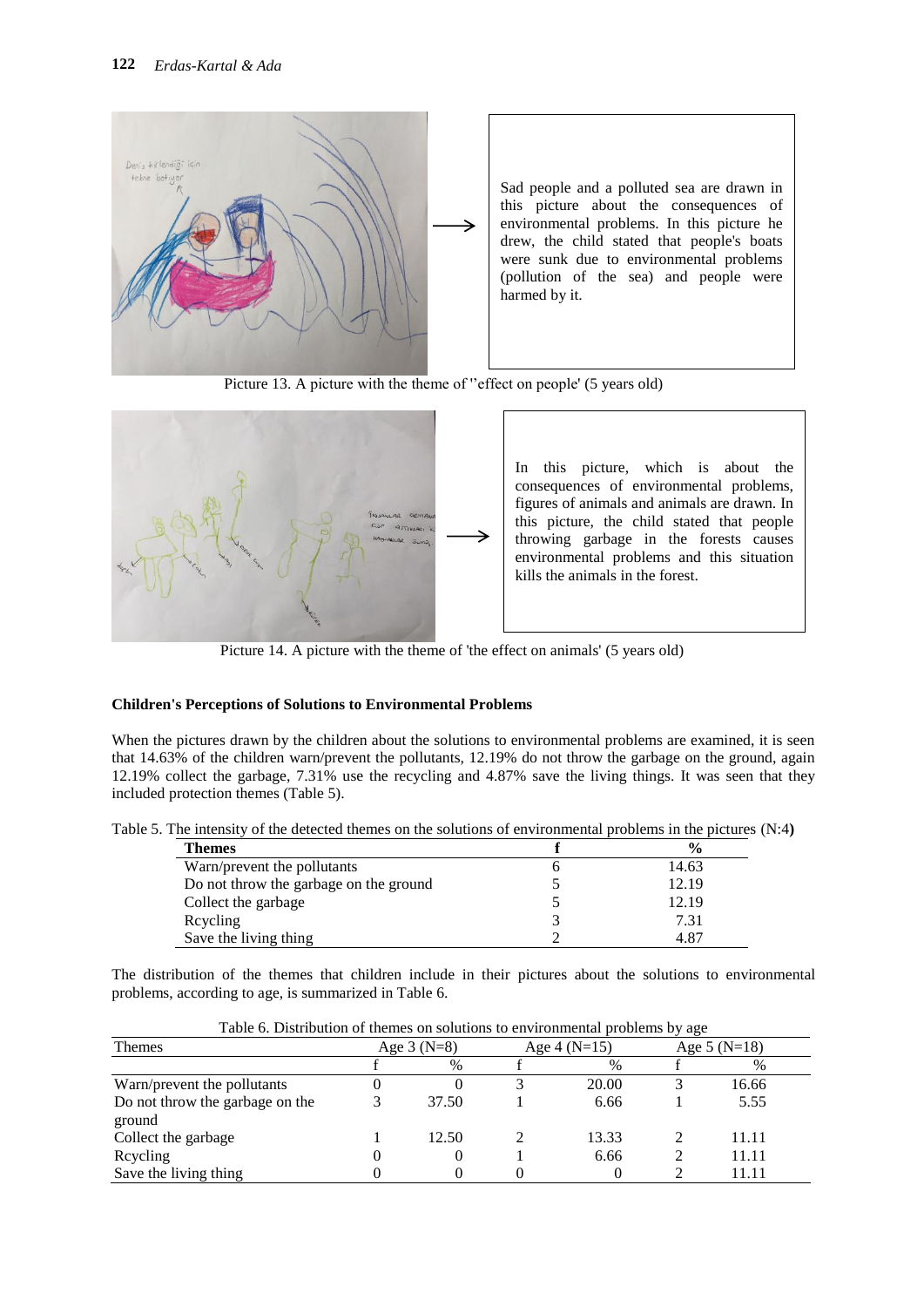As can be seen from Table 6, children in 3 garbage can think that all problems can be solved by collecting the garbage they cause. In the pictures of the buttons, the themes of recycling, living things and improving the environment are put in the pictures.



Picture 15. A picture with the theme of 'don't throw garbage on the ground' (3 years old)

When Table 6 is examined, it is seen that children in the age group of 4 see throwing garbage into nature as the cause of environmental problems, and they focus more on preventing those who do this (Picture 16) and collecting garbage (Picture 17) in order to eliminate this problem.



Picture 16. A picture with the theme of 'warning/preventing polluters' (4 years old)



This garbage bag, filled garbage bags and garbage is thrown on the ground, made on the solution ways of environmental problems, were drawn. In this picture, the child stated that environmental problems can be solved by collecting the garbage thrown on the ground by people by finding garbage bags.

Picture 17. A picture with the theme of 'collecting garbage' (4 years old)

Finally, when the pictures were drawn by children in the age group of 5 about the solutions to environmental problems are examined; it has been observed that children mostly use the theme of warning/preventing those who pollute the environment in their pictures (Picture 18).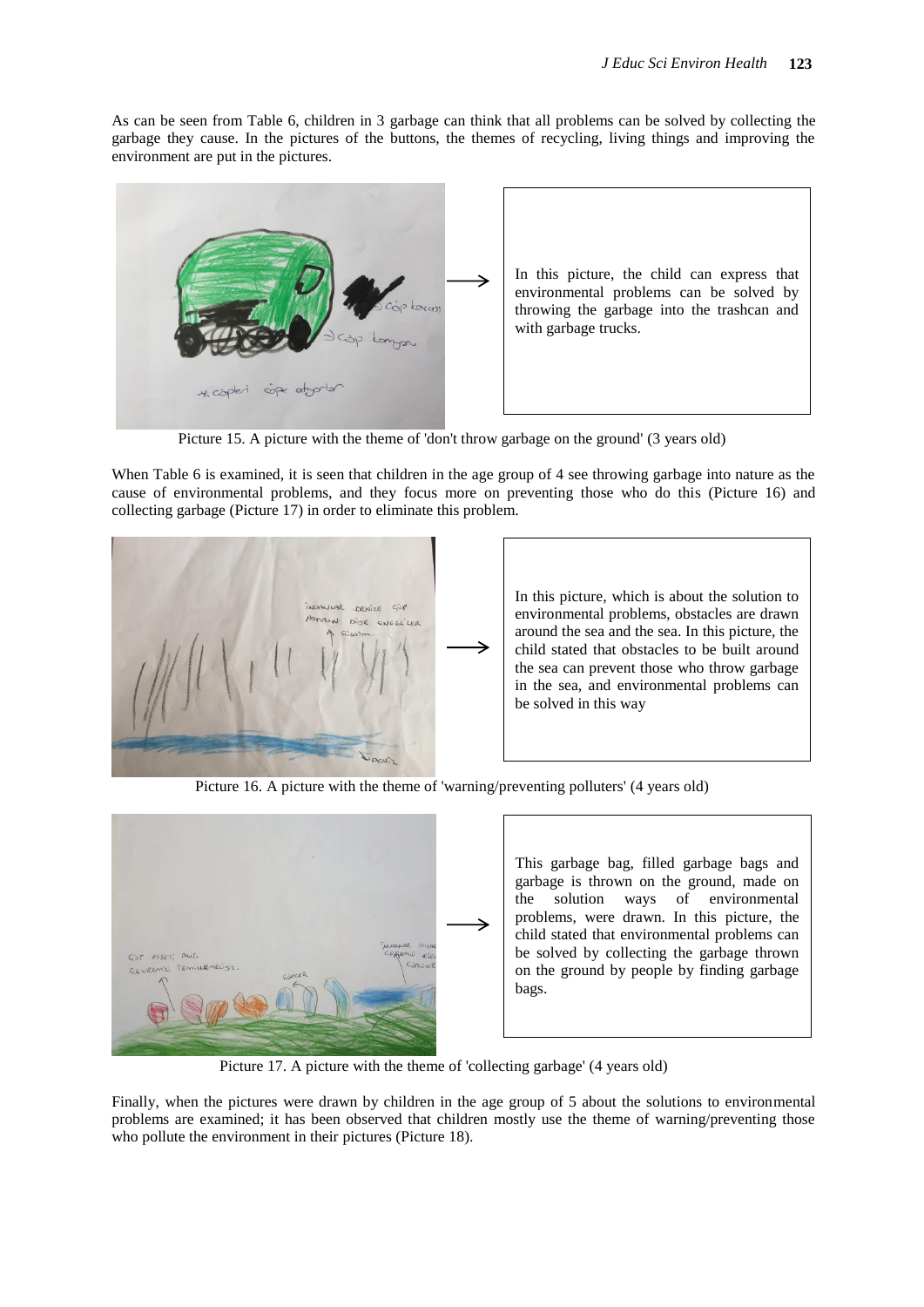

Picture 18. A picture with the theme of 'warning/preventing polluters' (5 years old)

Some of the 5-year-old children participating in the study included the theme of recycling in their pictures and stated that using recycling could prevent environmental problems (Picture 19).



Picture 19. A picture with the theme of 'recycling' (5 years old)

### **Results and Discussion**

As a result of the research, it was determined that the preschool children included in the study generally associated the causes of environmental problems with pollution (garbage and industrial wastes) (Table 1). Especially all of the children in the age group of 3 used only the theme of garbage in their pictures about the causes of environmental problems. It has been determined that the themes used regarding the causes of environmental problems have diversified as the age group gets older (Table 2). When the children's pictures of the consequences of environmental problems were examined, it was revealed that the children in the age group of 4 and 5 mostly included the theme of water pollution in their pictures (Table 3). In general, it has been determined that children in these age groups associate the consequences of environmental problems with the formation of pollution (water, air and soil pollution), as well as the causes of environmental problems. It has been revealed that the children in the 3-year-old group symbolize that environmental problems cause natural disasters, unlike children in the 4- and 5-year-old groups (Table 4). In general, it has been determined that the effect of environmental problems on living things (humans, animals, plants) is mostly focused on the effect of environmental problems on humans. It was observed that the children in the study group had a limited understanding of the solutions to environmental problems. In general, it has been determined that they associate the solutions to environmental problems with the prevention/elimination of pollution (warning/blocking the polluters, not throwing the garbage on the ground, collecting the garbage) (Table 5). In terms of age group; It has been determined that the children in the 3-year-old group mostly associate solving environmental problems with not throwing garbage on the ground and collecting the garbage on the ground, and the children in the 4 and 5 age groups use the theme of warning/preventing the polluters in their pictures more than the other themes. It was noted that children in the age group of 3 did not include the theme of recycling in their pictures. It has been revealed that as the age group related to the consequences of environmental problems grows, the diversity of the themes used in the pictures increases. There were children in the age group of 5 who stated that the use of recycling and the protection of living things are effective in tackling environmental problems. When the findings are evaluated in general, it is seen that preschool children's perceptions of environmental problems are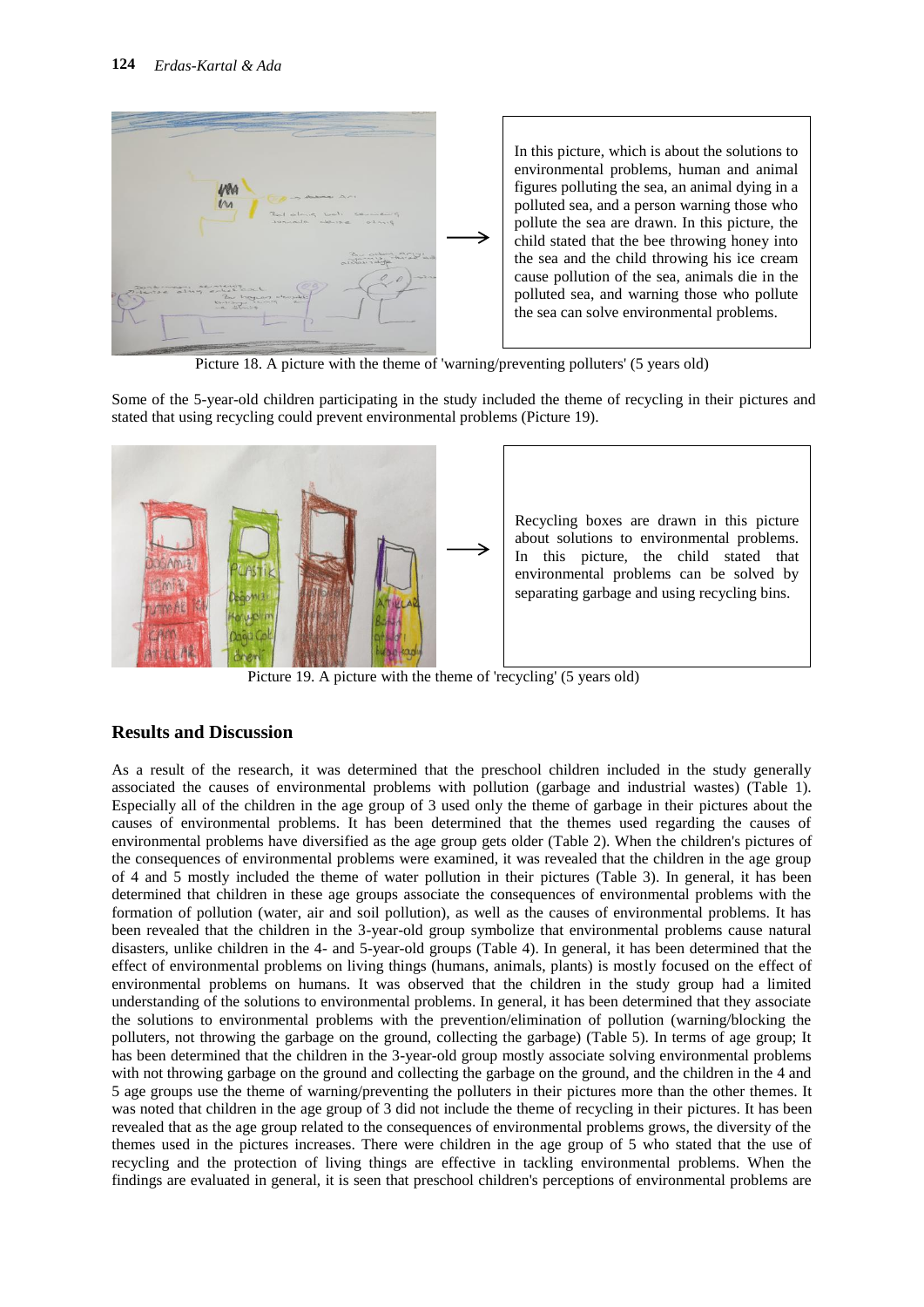limited; however, as the age group gets older, it has been determined that the themes in the pictures related to the causes, consequences, and solutions of environmental problems diversify. Again, in general, it has been revealed that preschool children associate the causes and consequences of environmental problems with pollution, and the solutions to environmental problems with the prevention/elimination of this pollution. It has been observed that the number of children who associate the destruction of nature and the irresponsible consumption of natural resources with environmental problems is very limited.

This study is limited only to the sample group, but when the literature is examined, it is revealed that our findings are in line with the findings of the limited number of studies conducted with preschool children. Akbayrak and Kuru Turaşlı (2017) also conducted an experimental study; revealed that the children gave the most garbage answer about those polluting the environment in the preliminary and final interviews. They have determined that environmental activities designed as games improve children's environmental awareness and provide diversification of their answers to the questions asked in the research. For example, children who do not mention factors such as rotten fruits and vegetables, glass, cans, clothes, paper in the preliminary meeting about the factors that pollute the environment; It was reported that they mentioned these variables in the last interview. Again in this study, the researchers revealed that environmental activities designed as games also improve children's awareness of what can be done to protect the environment. It has been determined that children mostly give answers such as not throwing garbage on the ground, throwing the garbage in the garbage can, and warning those who throw garbage on the ground, as stated in the findings of the current study, about protecting the environment. They revealed that after the play-based environmental activities, the children's answers to this issue also diversified, and the awareness about using the recycling bin increased (Akbayrak & Kuru Turaşlı, 2017). In another study, it was revealed that preschool children mostly associate environmental problems with behavioral pollution (people's attitudes and behaviors such as throwing garbage on the ground, polluting the environment), water pollution, and air pollution (Özkul, 2018). The findings of this study are similar to the current research findings in that the majority of children in this period associate environmental problem with pollution, and when pollution is mentioned, water pollution is often portrayed. Studies on the environment and environmental problems at the primary and secondary school levels have also revealed similar findings with the current research. Erten (2003) reported in his study that primary school students see garbage as a big problem for the environment. In another study, Yılmaz, Bedur, and Uysal (2016) revealed that primary school 5th-grade children mostly gave the answer "garbage" to the question of what environmental problems they see in the environment they live in. In a study by Gülhan and Yurdatapan (2014) in which they investigated the effects of inquiry-based activities on primary school students' attitudes and behaviors related to the environment; It was revealed that the children in both the experimental and control groups gave answers in the pretest and posttest about what can be done to prevent environmental pollution, mostly not to throw garbage on the ground and to warn those who throw garbage. It was determined that after the inquiry-based environmental activities, they detailed the answers in the experimental group and the use of recycling was added to the answers given by the children.

#### **Conclusion and Recommendations**

It is seen that the perceptions of children about environmental problems in the preschool period are mostly limited to pollution. Considering that children's perceptions of recycling and the protection of natural resources are insufficient, it is thought that teachers and parents giving more space to activities and games related to protecting the environment (living creatures and natural resources) in the daily flow may contribute to the development/enrichment of children's perceptions on this subject. . Studies show that play-based environmental activities improve students' environmental awareness, that children participate more willingly and enjoy these activities more (Polys et al., 2017; Turgut & Yılmaz, 2010). Therefore, it is suggested that especially gamebased activities should be included frequently in environmental education to be given to children.

Environmental education in the preschool period; is based on two main points, the first of which is to ensure the interaction of the child with the environment and the other to support the healthy development of the child (Wilson (1996). Therefore, the environmental education to be given to the child in this period should primarily ensure the interaction of the child with the outside world. Researches show that environmental education programs in the open-air increase children's environmental awareness (Fishman, 2005; Jean, 2010) In this sense, outdoor environmental activities can be a good alternative in terms of enabling children to gain positive experiences about their environment.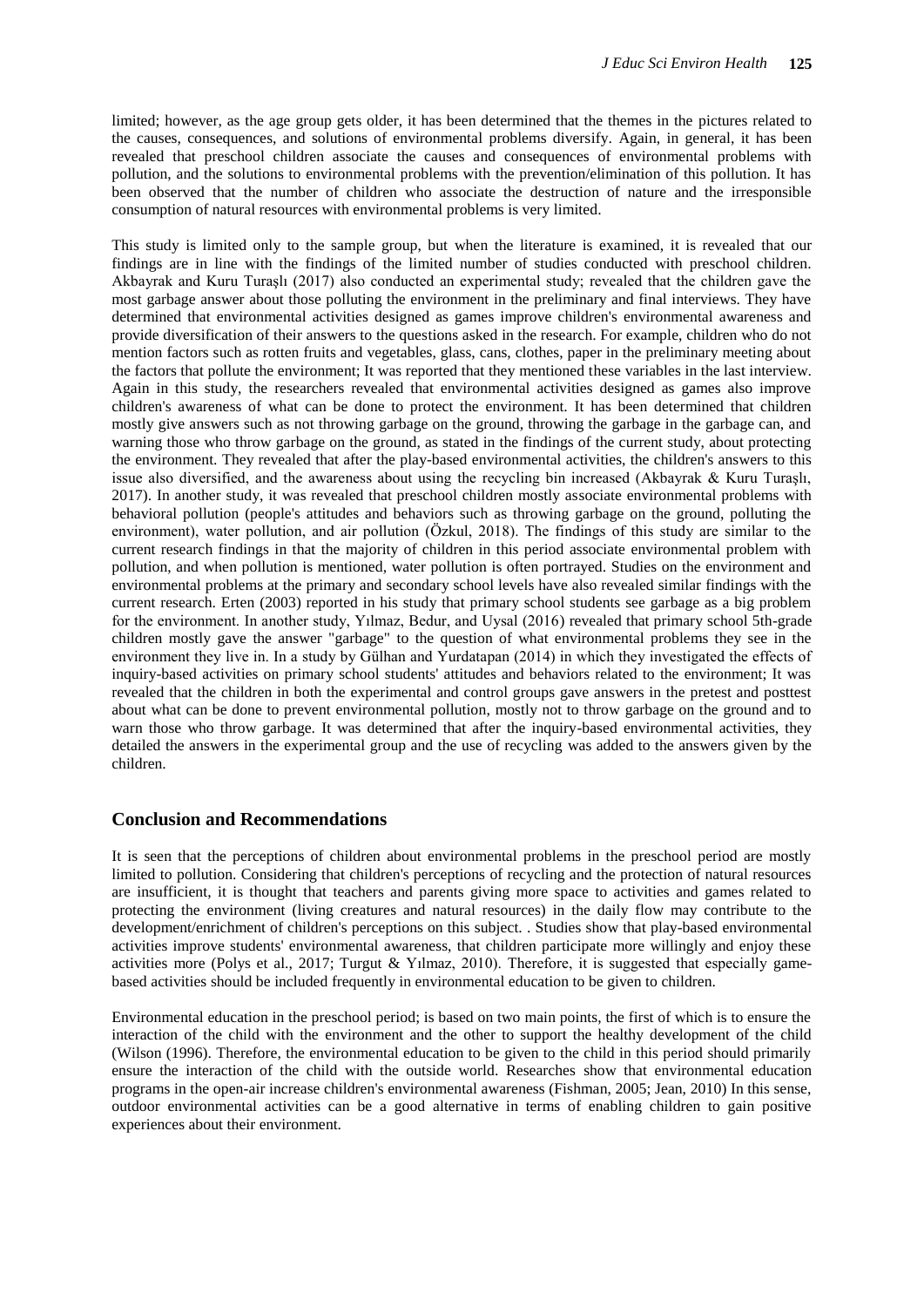Recently, various projects have been carried out to improve children's understanding of a particular dimension of the environment in Turkey. For example, the cartoon named "Water Ambassadors" broadcast on TRT Child; It is a cartoon prepared within the scope of the "Water Ambassadors Education and Awareness Raising Technical Assistance Project", which is a European Union Project, and in parts of this cartoon, it is tried to give the main idea of how important it is to protect water to children. In the soil education project titled "We Know the Land with Tipitop and His Friends" supported by the Scientific and Technological Research Council of Turkey (TÜBİTAK), preschool children were educated and it was determined that the understanding of the children on this subject improved significantly (Gülay et al., 2010). It is recommended to disseminate such projects.

As mentioned in the introduction, academic studies are mostly related to upper-age children, and studies conducted in the pre-school period are quite limited. It is recommended to increase environmental studies to be conducted with preschool children. Studies reveal that the effects of the education programs followed in preschool institutions and the models based on the program on children's attitudes and awareness about the environment creates significant differences. For example, Alparslan (2019) examined the effect of preschool education institutions that adopted the Montessori method, ecological-based approach, and the Ministry of National Education (MoNE) mainstream (state schools) education model on the environmental awareness and attitudes of 54-66 month-old (4-5-year-old) children. The researcher reported that the ecologically centered attitudes of the children educated in ecological-based schools are more positive and environmental awareness is higher than the children in other schools. In his study, the researcher stated that the attitudes and awareness of the children attending the school that implement the MoNE program are lower than the preschool education institutions that apply the Montessori method and ecological-based approach. The researcher reported that the significant difference between the children studying in ecological-based schools and the children studying in schools that implement the Montessori model and the MoNE program may be due to the fact that the Montessori method is not fully understood in our country and the lack of teachers and programs in the environmental practices in MoNE's schools. On the other hand, studies examining the national preschool curriculum in the context of environmental gains reveal that the achievements are limited and the curriculum should be improved in this sense (Erdaş-Kartal and Ada, 2018; Erdogan et al., 2012; Gülay & Ekici, 2010). It is suggested that the findings of these studies investigating the effects of preschool education programs and their contents in the context of environmental education, as well as our current study, which reveals which subjects children have more limited perceptions about the environment, should be taken into account in preschool education program studies.

# **Scientific Ethics Declaration**

We declare that the scientific ethical and legal responsibility of this article published in JESEH journal belongs to us.

# **References**

- Ahi, B. & Alisinanoğlu, F. (2016) The effect of environmental education program integrated into preschool education program on children's mental model development about the concept of "environment". *Kafkas University Journal of Social Sciences Institute, 18,* 305-329.
- Akbayrak, N. & Turaşlı, N. K. (2017). Investigation of the effect of play-based environmental activities on environmental awareness of preschool children. *Journal of Early Childhood Studies, 1*(2), 239-258.
- Aksoy, B., & Karatekin, K. (2011). Environmental affective tendencies of undergraduate students in different programs. *Turkish Journal of Social Research, 153*(153).
- Alparslan, C.G. (2019). *The effects of different preschool education models on environmental attitudes and awareness of 54-66 months old children.* Master's thesis, Bahçeşehir University, Istanbul.
- Banks, M. (2001). Visual methods in social research. London: Sage.
- Barraza, L. (1999). Children's drawings about the environment. *Environmental Education Research, 5*(1), 49- 66.
- Brackett-Milburn, K. (1999). A critical appraisal of the draw and write technique. *Health Education Research, 14*(3), 387-395.
- Creswell, J. W. (2007). *Qualitative inquiry & research design: Choosing among five approaches* ( 2. Press). USA: SAGE Publications.
- Efe, R. (1999). The role of geography in solving environmental problems. *Journal of Marmara University Institute of Social Sciences, 11,* 81-85.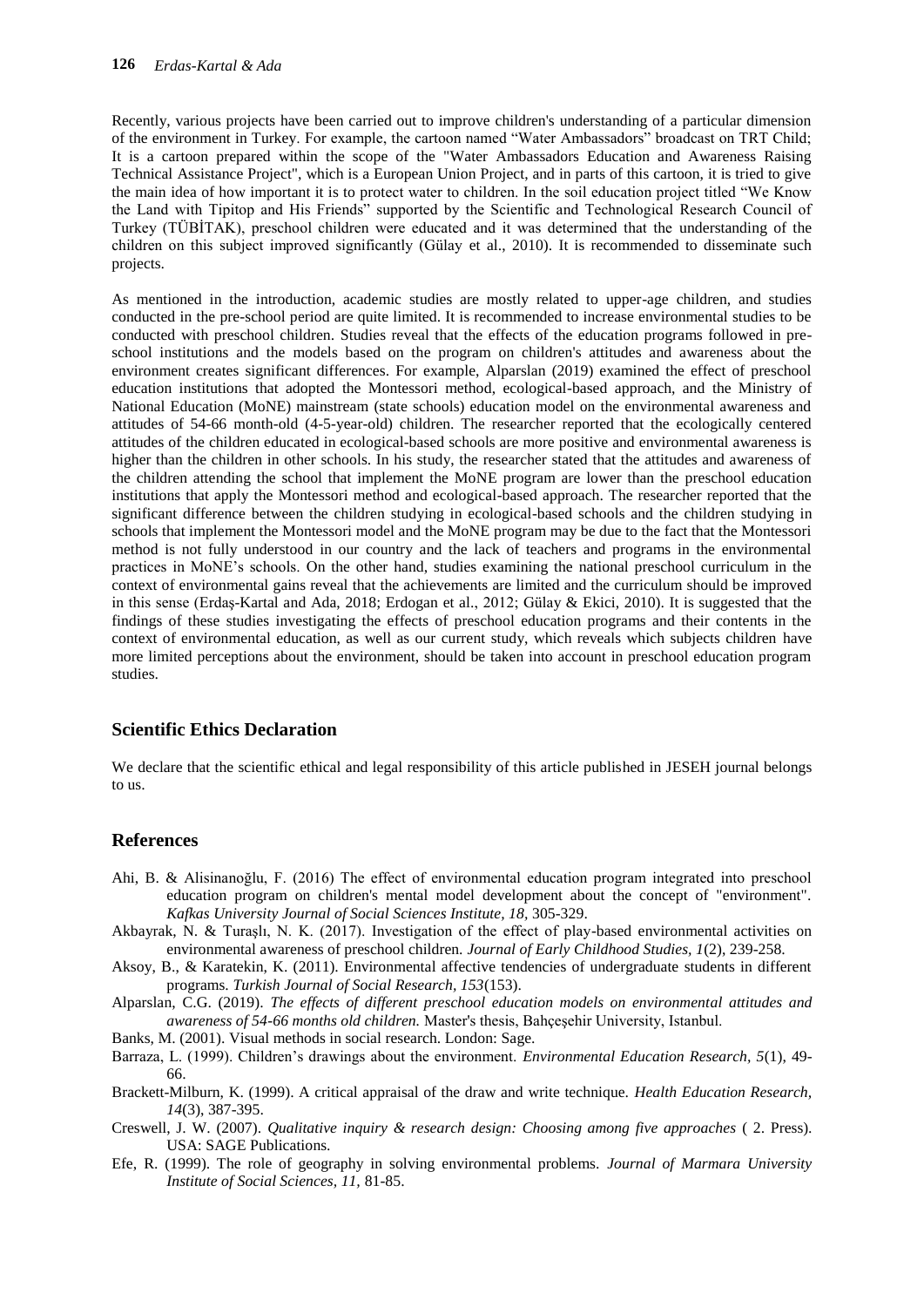- Erdas Kartal, E. & Ada, E. (2017). Examination of pre-school education program in terms of environmental literacy. *Oral presentation presented at the 5th International Preschool Education Congress.* 17-21 October. Gazi University-Ankara.
- Erdogan, M., Bahar, M., Ozel, R., Erdas, E., & Usak, M. (2012). Environmental education in 2002 and 2006 early childhood curriculum. *Educational Sciences: Theory and Practice*, *12*(4), 3259-3272.
- Erten, S. (2003). A teaching model aimed at raising the awareness of "reducing garbage" in 5th grade students. *Hacettepe University Faculty of Education Journal, 25*(25), 94-103.
- Erten, S. (2004). What is environmental education and environmental awareness, how should environmental education be? *Journal of Environment and Human, 65*(66), 1-13.
- Essa, E.L. (2005). *Introduction to early childhood education*. New York: NY Thompson.
- Fisman, L. (2005). The effects of local learning on environmental awareness in children: An empirical investigation. *The Journal of Environmental Education, 36*(3), 39-50.
- Goney, E. (2004). *Environmental problems in the world, specific to Turkey*. Nobel Publication: Ankara.
- Giarelli, E. and Tulman, L. (2003). Methodological issues in the use of cartoons as data. *Qualitative Health Research, 13*(7), 945-956.
- Grodzinska-Jurczak M. Stepska, A., Nieszporek, K. & Bryda, G. (2006). Perception of environmental problems among pre-school children in Poland. *International Research in Geographical and Environmental Education, 15*(1), 62-76.
- Gülay, H. & Ekici, G. (2010). Analysis of the MoNE's preschool education program in terms of environmental education. *Turkish Journal of Science Education, 7*(1), 74-84.
- Gülay, H., Yılmaz, Ş,. Güllaç-Turan, E. & Önder, A. (2010). The effect of soil education project on pre-school children. *Educational Research and Review, 5*(11), 703-711.
- Güler-Yıldız, T. (2017). *Environmental education*. In B. Akman, G. Balat Uyanık, and T. Güler Yıldız (Ed.), Science education in the pre-school period (181-201). Anı Publishing: Ankara.
- Gülhan, F. & Yurdatapan, M. (2014). The effect of research and inquiry-based activities on environmental attitudes and behaviors. *Journal of Mustafa Kemal University Institute of Social Sciences, 11*(27), 237- 258.
- Harman, G. & Çelikler, D. (2016). Awareness of pre-service science teachers about the concept of recycling. *Abant İzzet Baysal University Journal of Social Sciences Institute, 16*(1), 331-333.
- Jean, D. S. (2010). *Exploring changes and perceptions in environmental attitudes as a result of early learning experiences in the outdoor world utilizing SPARK, an innovative family learning program.* Fielding Graduate University. Doctor of Education.UMI. ProQuest LLC.
- Kahyaoğlu, M., & Kaya, M. F. (2012). Pre-service teachers' views on environmental pollution and environmental non-governmental organizations. *Journal of Educational Sciences Research, 2*(1), 91- 107.
- Keleş, P. U. and Keleş, M. İ. (2018). Perceptions of primary school 3rd and 4th grade students about the concept of recycling. *Journal of Erzincan University Faculty of Education, 20*(2), 481-498.
- Kurt Gökçeli, F. (2015). *The effect of environmental education program on environmental awareness of 48-66 month old children.* Unpublished doctoral thesis. Gazi University, Ankara.
- Laura, B. and Alfredo, D., C. (2010) How values in education affect children's environmental knowledge. *Journal of Biological Education, 39* (1), 18-23.
- Marın, M. C. & Yıldırım, U. (2004). Contemporary approaches to environmental problems. Beta: Kırklareli.
- McWhirter, J. M., Collins, M., Bryant, I., Wetton, N. M., & Bishop, J. N. (2000). Evaluating 'safe in the sun', a curriculum programme for primary schools. *Health Education Research, 15*(2), 203-217.
- Meiboudi, H., Karimzadegan, H. & Reza Khalilnejad, S. M. (2011). Enhancing children"s environmental awareness in kindergarten of mashhad city using mural painting. *Procedia - Social and Behavioral Sciences, 28,* 1020-1028.
- Miles, M. B. & Huberman A. M. (1994). *Qualitative data analysis: an expanded source book.* Thousand Oaks, CA: Sage.
- Minkoff, Y. & Riley, J. (2011). Perspectives of time**-**use: Exploring the use of drawings, interviews and ratingscales with children aged 6-7 years. *Journal of Occupational Science, 18* (4), 306-321.
- Nagra, V. (2010). Environmental education awareness among school teachers. *Environmentalist, 30,* 153-162.
- Özkul, B. (2018). The investigation of children'perceptions environmental issues in early childhood period. Presented in *ULEAD 2018 Annual Congress*. *9-11 May, Manisa, Turkey.*
- Ozsoy, S. (2012). Examination of the environmental perceptions of primary school students through the pictures they draw. *Educational Sciences in Theory and Practice, 12* (2), 1117-1139.
- Palmer, J., Suggate, J., Bajd, B., Staliki, E., Duraki, E., Paraskevopoulos, S., Razpet, N., & Skrıbe Dımec, D. (1999). Emerging knowledge of distant environments: An international study of four and six year olds in England, Slovenia and Greece. *European Early Childhood Education Research Journal, 7* (2), 17- 38.